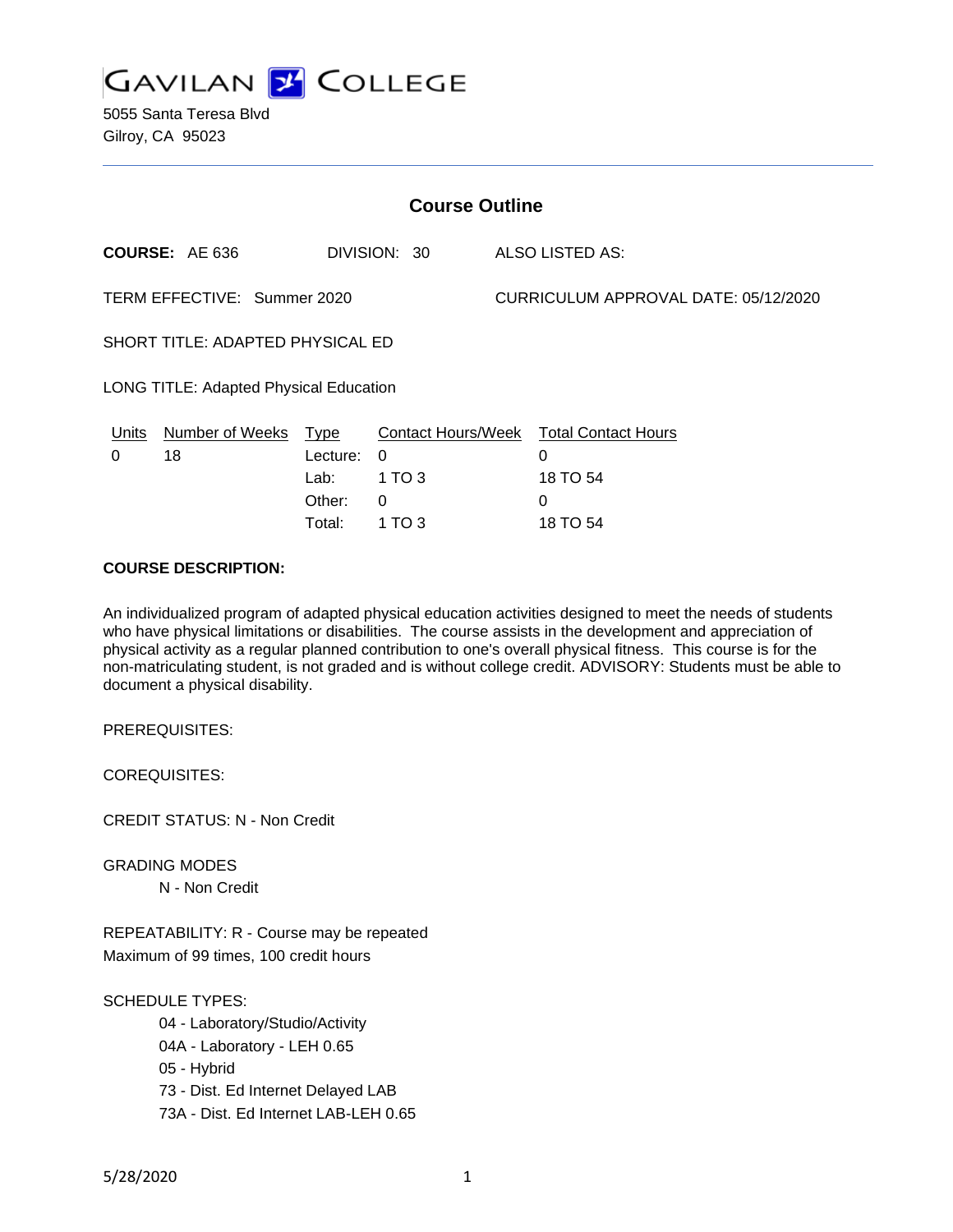## **STUDENT LEARNING OUTCOMES:**

By the end of this course, a student should:

1. Identify their individual physical education goals.

2. Participate in individual and group activities to improve physical fitness and conditioning.

3. Explain increased awareness of their abilities and limitations through specific activities.

4. Demonstrate proper safety procedures specific to adapted equipment and exercise.

## **CONTENT, STUDENT PERFORMANCE OBJECTIVES, OUT-OF-CLASS ASSIGNMENTS**

Curriculum Approval Date: 05/12/2020

### 6-8 Hours

Students will review course content, expectations and grading procedures. Use of equipment and safety procedures are discussed. Introduce warm up and cooling down procedures. Long and short term goals discussed. Functional exercises and movements that stabilize the body. Discuss importance of spine muscles. SPO: Students will review course content, expectations and grading procedures.

### 6-8 Hours

Students will be individually assessed and activities will be developed. Construct and maintain a fitness conditioning program. Introduce supine exercises, i.e. compressions, butterflies, bicycles. Standing exercises, i.e. Range of motion, lateral press, standing crunch. SPO: Students will develop an exercise program specific to their needs.

#### 6-8 Hours

Students will be evaluated for progress and plans updated. Introduce additional flexibility exercises. Treatment for stretching injuries, i.e. the use of heat and cold for injury treatment. SPO: Students will practice and demonstrate flexibility exercises.

### 6 Hours

Analyze areas of physical fitness strengths and weaknesses and prioritize those areas to be addressed. Discuss benefits of fitness development. Discuss symptoms of over-training. SPO: Students will identify strengths and weaknesses specific to physical exercise.

### 4 Hours

Review one week exercise plan. Review safety procedures. Injury risks. SPO: Students will discuss safety procedures and injury risks as related to their own exercise program.

### 6 Hours

Use of wheelchair accessible exercise machines. Discuss safety procedures and related transfer issues of wheelchair students. Proper techniques of weight training, use of cuffs, straps, holders for wheelchair students. Wheelchair calisthenics.

### 6 Hours

Exercises using parallel bars and standing frame. Stretching and endurance activities related to parallel bars. Safety issues related to standing frame, i.e. the need for a second person while using standing frame. Proper body mechanics - postural alignment. Standing (supported and unsupported) calisthenics. Proper body mechanics - postural alignment SPO: Students will practice and

demonstrate proper body mechanics.

### 6 Hours

Wheelchair transfer to table mat. Stretching exercises (supine/prone). Safety in transferring to exercise mat. Roll and squirm exercises. Balance exercises, i.e. roll and tuck. Use of abdominal muscles for stabilization, i.e. obliques, rectus abdominals. SPO: Students will practice and demonstrate stretching exercises.

### 2 Hours

Final Exam.

Evaluation of student short and long term goals.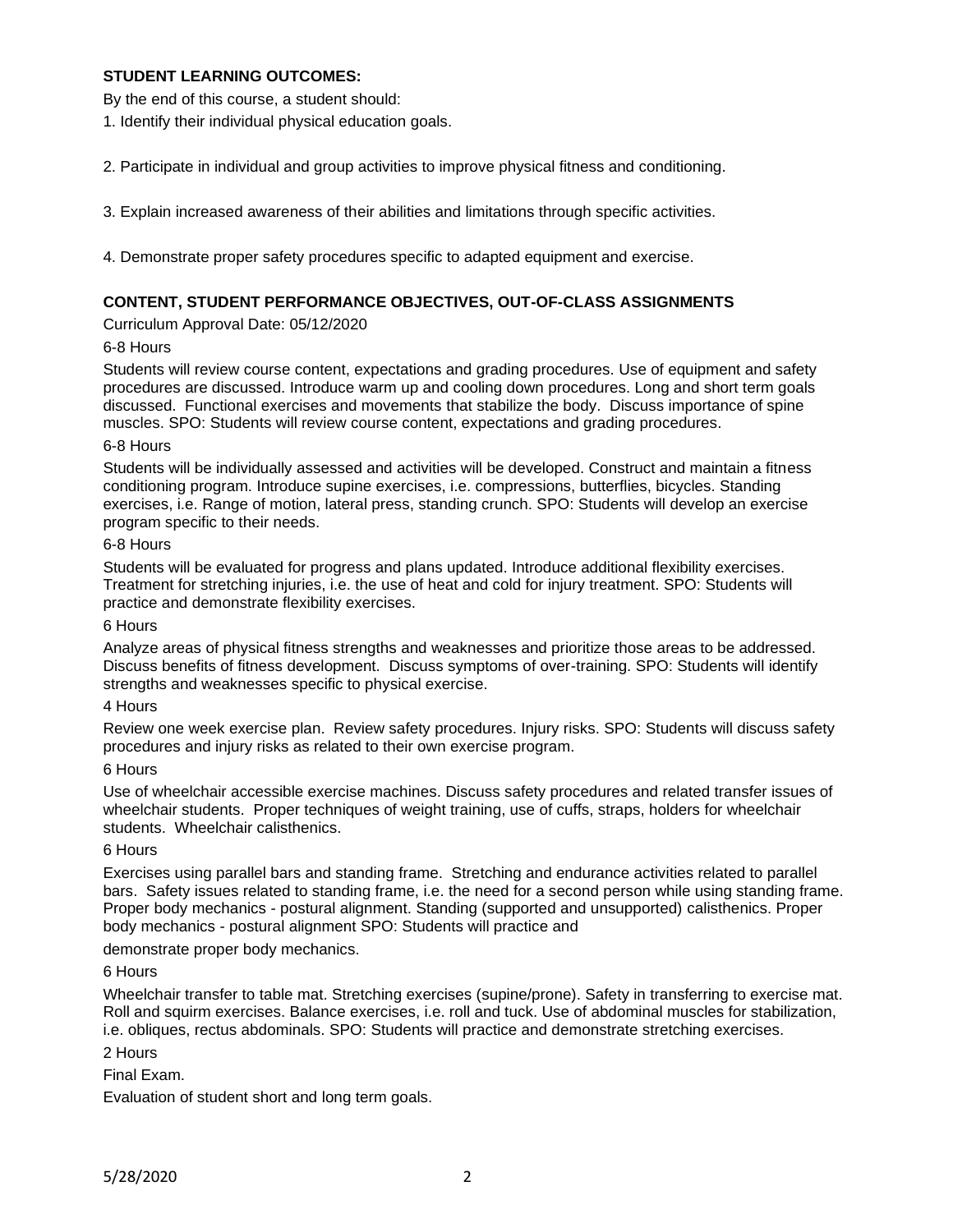Note: The course is individualized and student performance objectives will vary as determined by the nature and degree of a student's disability. Students will be expected to address goals at a level agreed upon in the Academic Accommodation Plan (AAP).

Individual assessment, group activities and evaluations as per the Academic Accommodation Plan.

# **METHODS OF INSTRUCTION:**

Progress shall be measured through individual assessment for physical improvement. Activities will be coordinated to fit the needs of each student, while at the same time be incorporated into games and sports as much as possible.

# **METHODS OF EVALUATION:**

Skill demonstrations Percent of total grade: 100.00 %

## **REPRESENTATIVE TEXTBOOKS:**